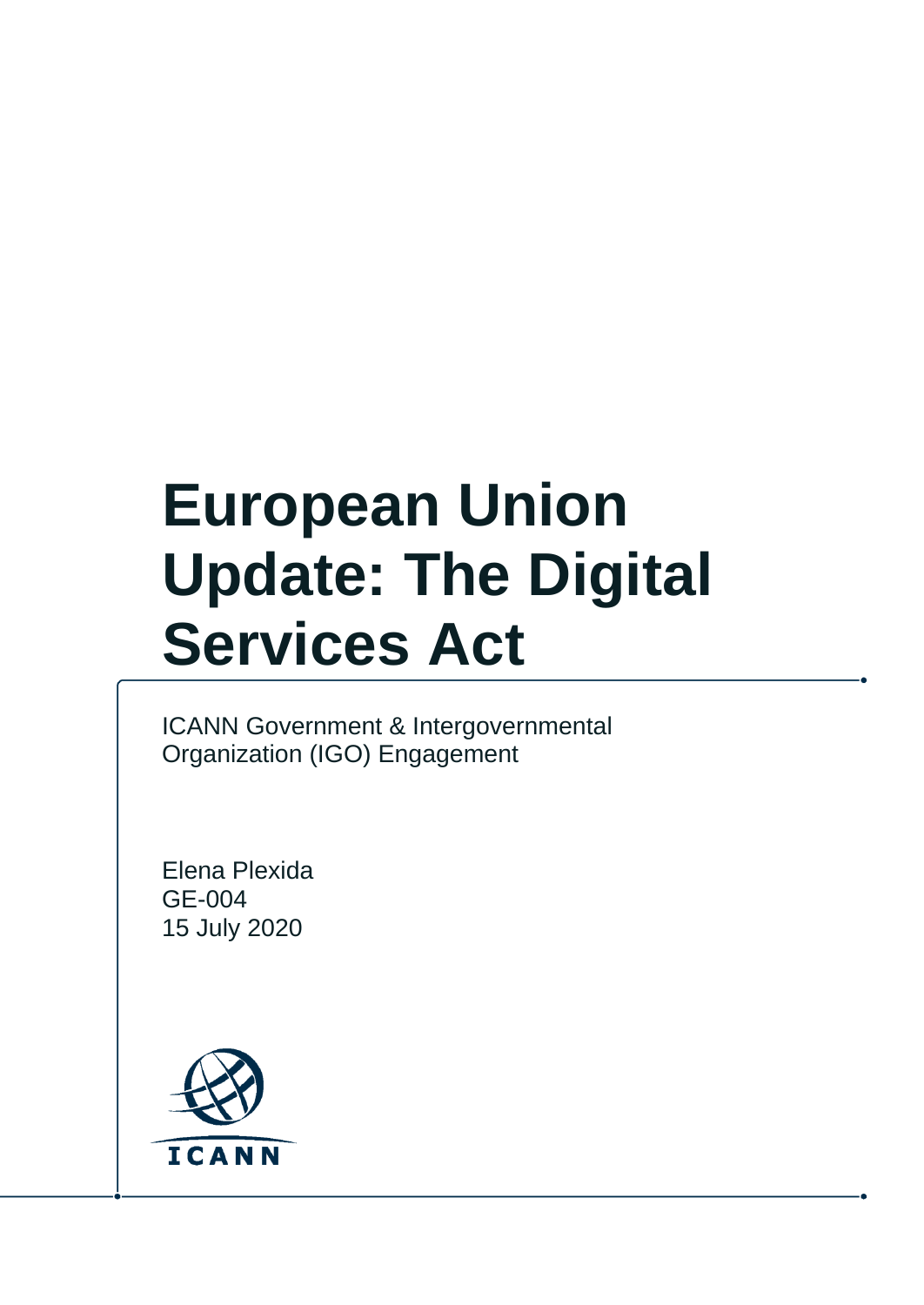#### **TABLE OF CONTENTS**

| <b>Foreword</b>                                 | 3 |
|-------------------------------------------------|---|
| What is the Digital Services Act?               | 4 |
| Why a DSA?                                      | 4 |
| What will the DSA likely contain?               | 5 |
| How are ICANN and the ICANN community affected? | 6 |
| <b>Next steps</b>                               | 6 |

- 6 -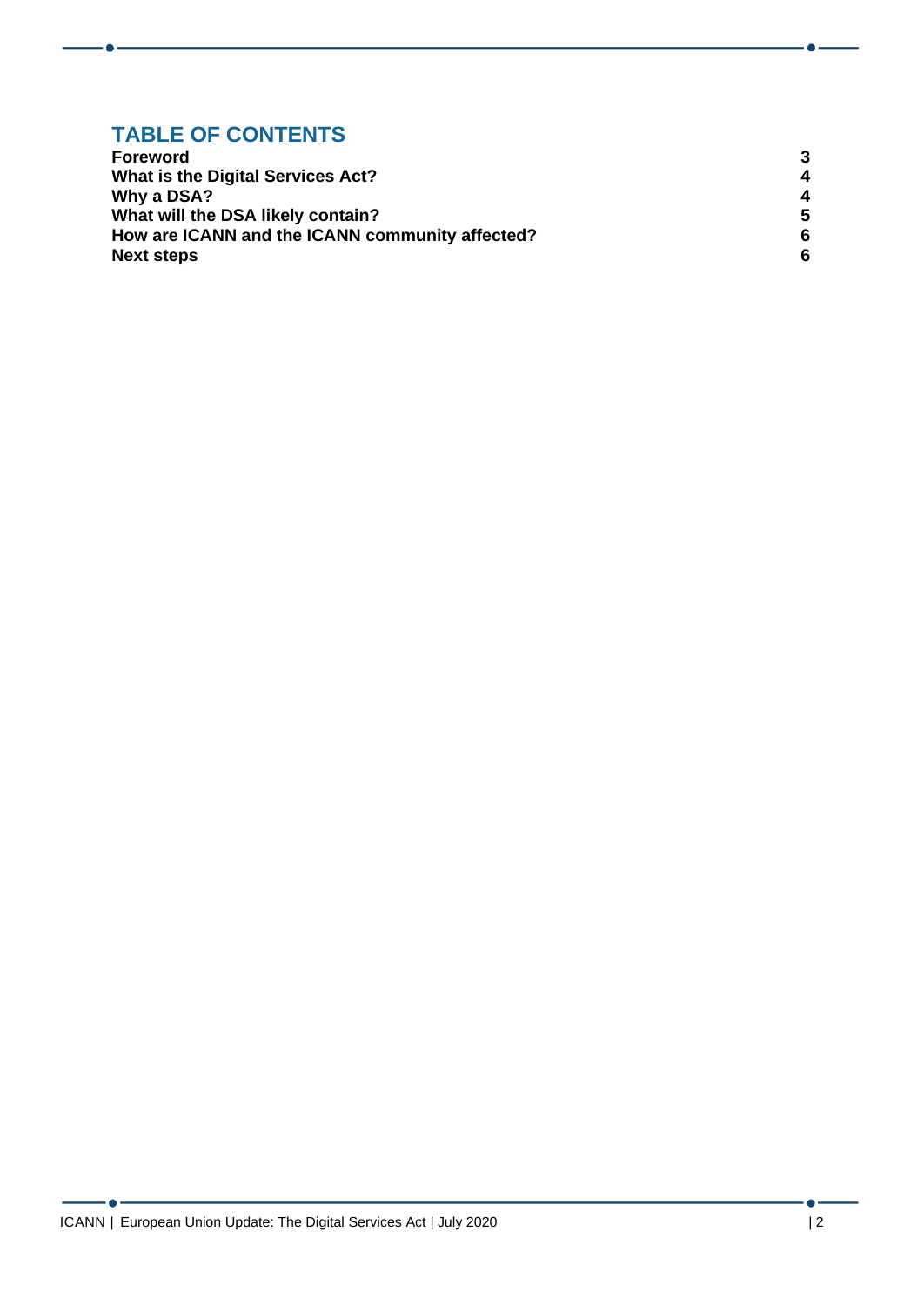### <span id="page-2-0"></span>**Foreword**

This paper provides an update and analysis of the Digital Services Act (DSA) initiative launched by the European Union (EU). The DSA initiative was identified in the first of the series of the ICANN Government & Intergovernmental Organization (IGO) Engagement papers capturing EU policy updates as an area of potential relevance to the ICANN community and to ICANN's technical role in the Internet ecosystem.<sup>1</sup> This paper broadly explains the initiative to date and its potential impact.

It is worth noting that the European Commission launched a public consultation on the DSA initiative that will remain open until 8 September 2020. $2$  ICANN org will submit a contribution to the open consultation and encourages the community to take this opportunity to contribute as well.

ICANN organization will continue to monitor the DSA initiative and will provide updates as relevant developments unfold.

<sup>1</sup> <https://www.icann.org/en/system/files/files/eu-policy-update-03apr20-en.pdf>

<sup>2</sup> [https://ec.europa.eu/digital-single-market/en/news/consultation-digital-services-act](https://ec.europa.eu/digital-single-market/en/news/consultation-digital-services-act-package)[package](https://ec.europa.eu/digital-single-market/en/news/consultation-digital-services-act-package)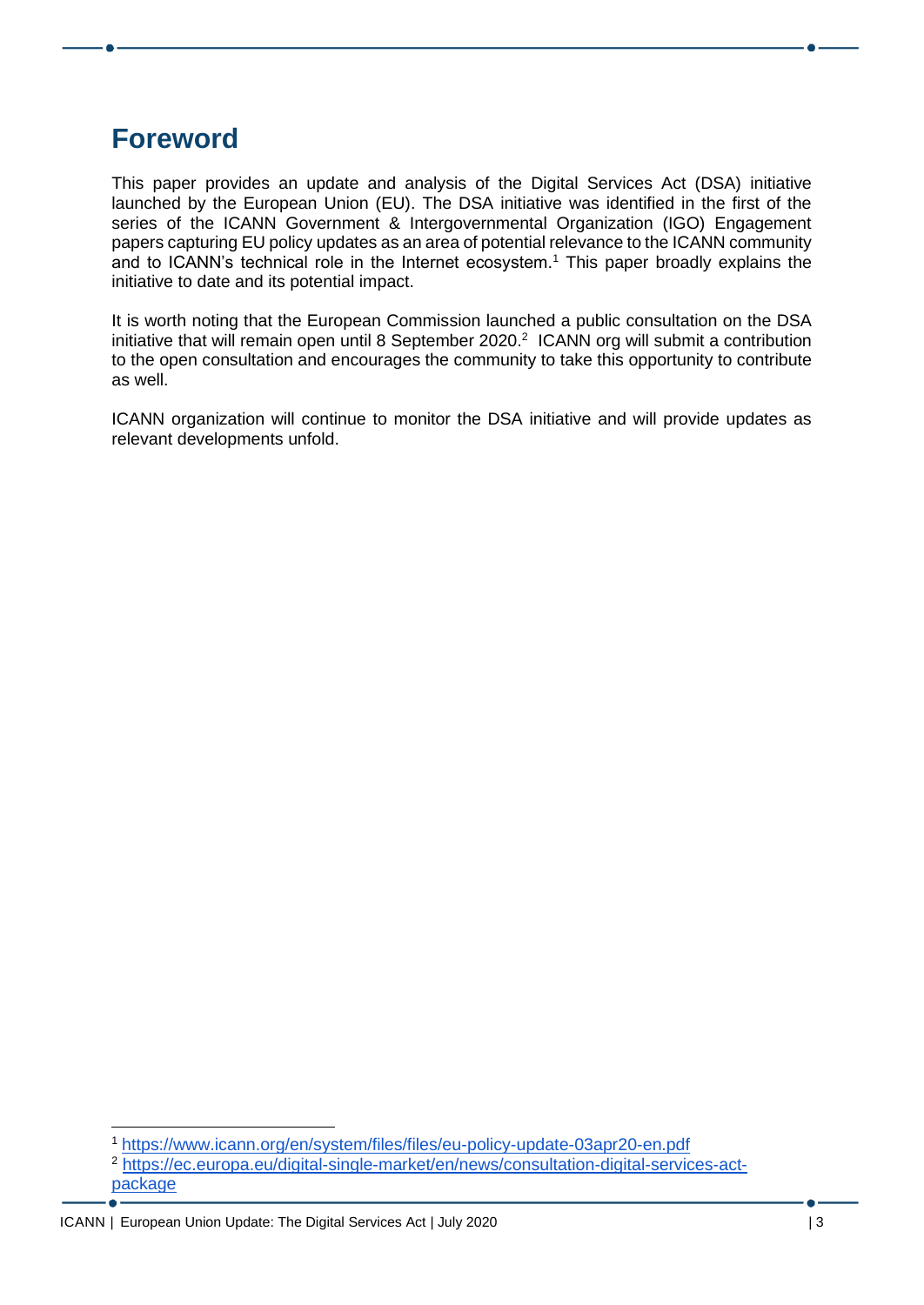## <span id="page-3-0"></span>**What is the Digital Services Act?**

The upcoming legislative proposal is a response to growing concern over the roles and responsibilities of online platforms in recent years; and is the latest attempt to update elements of the 2000 e-Commerce Directive, including the liability provisions for intermediaries.<sup>3</sup>

The Digital Services Act (DSA) will update the e-Commerce Directive, turning it into a Regulation that applies directly across the European Union (EU), rather than having to be incorporated into national legislation. In addition to creating a Regulation, the DSA is expected to introduce updated rules on removing illegal content posted online, and to address concerns about algorithm transparency, disinformation, and targeted advertising.<sup>4</sup>

The DSA is also expected to introduce additional measures for so-called "gatekeeping platforms," an indirect reference to large online actors, to prevent them from abusing their scale to harm competitors. The upcoming proposal will forbid large platforms from imposing unfair terms, such as using data created by businesses using their platform for their own growth.

# <span id="page-3-1"></span>**Why a DSA?**

The main objective of the law is to update the existing EU legislation and place a single set of rules across the EU.<sup>5</sup> France and Germany have laws and legislative proposals on the removal of illegal and harmful content online, notably from media platforms.<sup>6</sup> Other countries are considering doing the same.<sup>7</sup> Illegal content online is considered a problem in Europe across the political spectrum, giving the European Commission confidence in its pan-EU approach.

The DSA also seeks to address a gradual erosion of the e-Commerce Directive principles that absolve intermediaries, including broadband providers and social networks, from responsibility for illegal content under certain circumstances. These principles have been affected by recent

<sup>3</sup> <https://eur-lex.europa.eu/legal-content/EN/TXT/PDF/?uri=CELEX:32000L0031&from=EN>

<sup>&</sup>lt;sup>4</sup> According to the [initiative's Inception Impact Assessment,](https://ec.europa.eu/info/law/better-regulation/have-your-say/initiatives/12417-Digital-Services-Act-deepening-the-Internal-Market-and-clarifying-responsibilities-for-digital-services) the Impact Assessment that will be conducted on the initiative will analyze in detail a series of problems including: "Options for addressing harmful, but not necessarily illegal content, would also be in scope [of the Impact Assessment], while respecting the important distinction between the two" as regards to fragmentation in the EU Single Market and need for reinforced cross-border cooperation. 5 Inception Impact Assessments on e-Commerce aspects, see at https://ec.europa.eu/info/law/better-regulation/

 $6$ France with the so-called "Avia Law", from the name of the MP proposing the legislation, [http://www.assemblee-nationale.fr/dyn/15/dossiers/lutte\\_contre\\_haine\\_internet;](http://www.assemblee-nationale.fr/dyn/15/dossiers/lutte_contre_haine_internet) the French Conseil Costitutionelle struck down recently almost entirely the proposed legislation on grounds that it has a disproportionate impact on freedom of expression, [https://www.conseil](https://www.conseil-constitutionnel.fr/decision/2020/2020801DC.htm)[constitutionnel.fr/decision/2020/2020801DC.htm.](https://www.conseil-constitutionnel.fr/decision/2020/2020801DC.htm) The German law with a similar aim is the so-called "NetzDG" (abbreviation from Netzwerkdurchsetzungsgesetz)[,https://www.gesetze](https://www.gesetze-im-internet.de/netzdg/BJNR335210017.html)[im-internet.de/netzdg/BJNR335210017.html.](https://www.gesetze-im-internet.de/netzdg/BJNR335210017.html) The Bundestag passed the law in June 2017.  $7$  Austria, for instance, proposed a bill with mechanisms to identify the responsible person posting content, [https://www.parlament.gv.at/PAKT/VHG/XXVI/ME/ME\\_00134/index.shtml;](https://www.parlament.gv.at/PAKT/VHG/XXVI/ME/ME_00134/index.shtml) it appears that no significant progress has been made in approving the legislation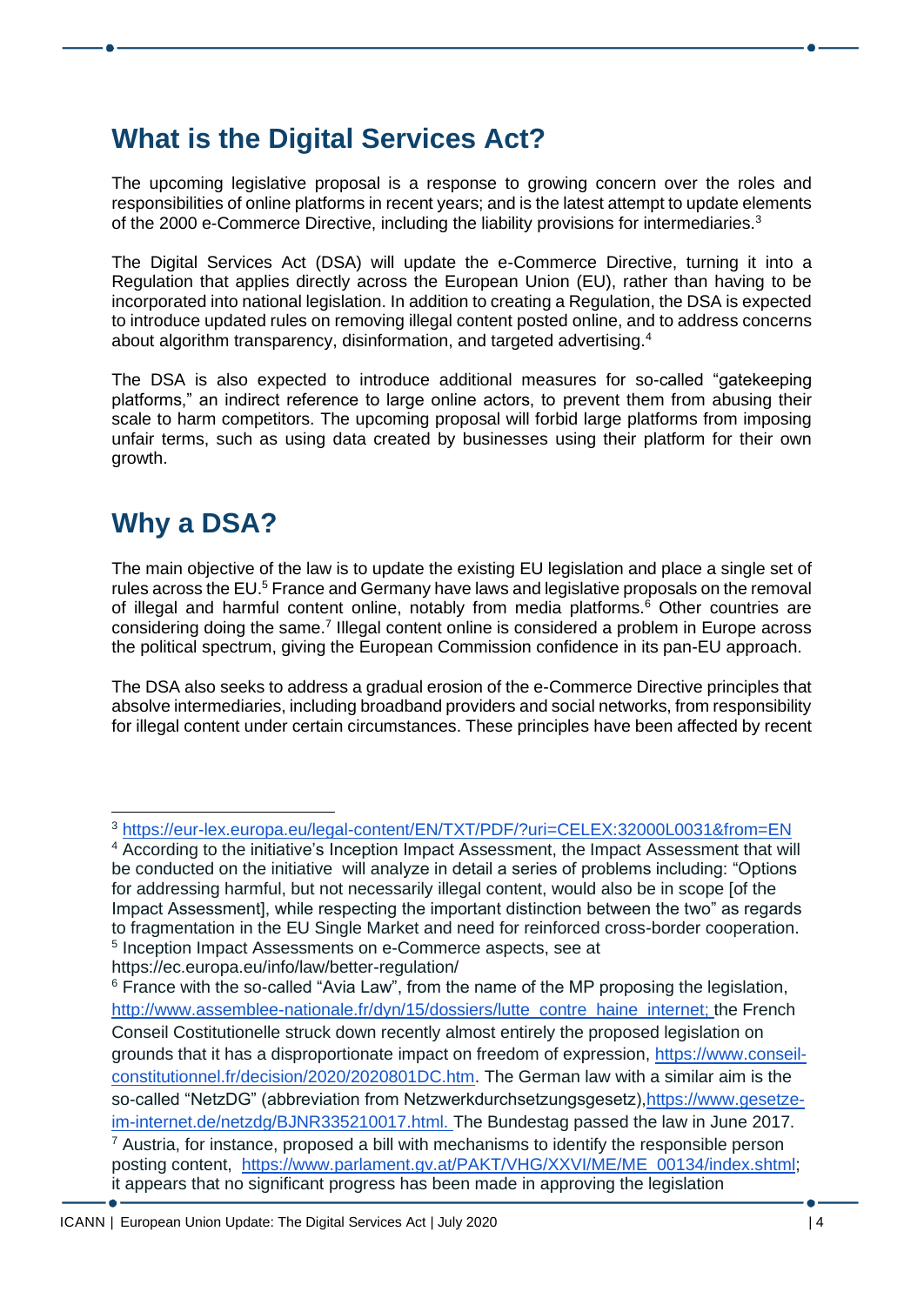EU laws governing online platforms, such as the Audiovisual Media Services Directive,<sup>8</sup> the Copyright Directive,<sup>9</sup> and the Regulation on Preventing Terrorist Content Online.<sup>10</sup>

#### <span id="page-4-0"></span>**What will the DSA likely contain?**

The DSA will not prescribe what illegal content is. That decision will remain with member states. Rather, it will put in place a system, the "notice and action" mechanism, to ensure that online services have similar processes to remove content flagged as illegal. Key principles of the e-Commerce Directive will most likely be maintained in the DSA. Website hosts and "digital lockers" will not have "editorial responsibility" or be made responsible for users' content; and EU member states will continue to be banned from forcing platforms to have general monitoring obligations on content.<sup>11</sup>

However, large platforms may be considered to have a special responsibility and could be subject to additional rules, either through legislation or additional self-regulation/co-regulation. This could be the case for content such as disinformation ("fake news"). The EU is conscious of the difficulty in balancing the desire to remove unwanted content with freedom of expression. It is therefore likely to limit its intervention to disinformation that has malicious intent designed to deceive the public or polarize public opinion, for example, through coordinated disinformation campaigns by state and non-state actors.

It is not yet clear if new obligations will be extended to caching and mere conduit providers, such as broadband operators and content delivery networks.

The DSA will apply to companies operating in the EU regardless of whether they have their headquarters in the bloc, which is similar to the EU General Data Protection Regulation (GDPR).

The European Commission has launched an open consultation, asking organizations and the public about the proposed approach.<sup>12</sup> The consultation includes questions on digital service providers' experience with removing the sale of illegal goods online; their experience with illegal content during the COVID-19 crisis; how services approach harmful but not illegal content, including disinformation, cyberbullying, and violence against women online; and the systems introduced by digital services to report unwanted content.

The consultation also seeks feedback on whether enforcement should be at the EU or national level. This may generate an important discussion about whether a new regulatory authority at the EU level is necessary.

<sup>11</sup> As per articles of 12-15 of the e-Commerce Directive

<sup>8</sup> E.g. Art. 28a AVMSD <https://eur-lex.europa.eu/eli/dir/2018/1808/oj>

<sup>9</sup> E.g. Art. 1[7](https://eur-lex.europa.eu/eli/dir/2019/790/oj) <https://eur-lex.europa.eu/eli/dir/2019/790/oj>

<sup>&</sup>lt;sup>10</sup> In truth, the Regulation on preventing terrorist content online, has an impact on this principle. While not approved yet the Regulation would impose on platforms obligations of speedy removal of terrorist content and take "preventative actions" against terrorist content (these obligations are still disputed between Parliament and Council)

<sup>&</sup>lt;sup>12</sup> Digital Services Act package: open public consultation[,](https://ec.europa.eu/eusurvey/runner/Digital_Services_Act) European Commission, [https://ec.europa.eu/eusurvey/runner/Digital\\_Services\\_Act;](https://ec.europa.eu/eusurvey/runner/Digital_Services_Act) the consultation is open until 8 **September**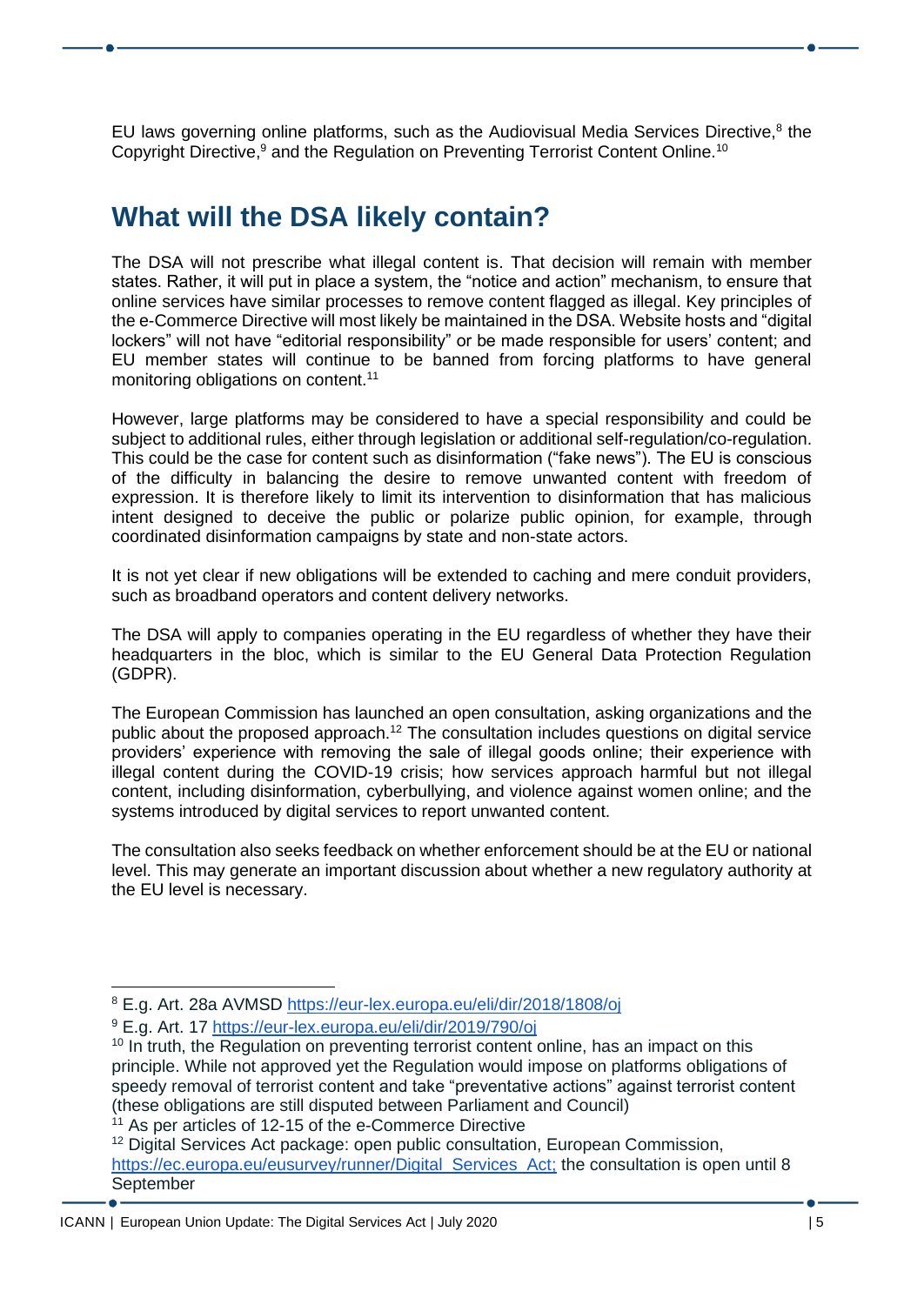### <span id="page-5-0"></span>**How are ICANN and the ICANN community affected?**

The scope of the DSA (e.g., which "services" will be affected by the new law) will determine which organizations will be covered by the new rules and will be material for ICANN and its community. Each platform presents its own set of challenges and one of the most complex tasks will be clarifying key definitions such as "digital service."

The consultation questionnaire indicates that the Commission is considering measures that might be applicable to DNS services: "What would be appropriate and proportionate measures for digital services acting as online intermediaries, other than online platforms, to take – e.g. web hosts, [...] DNS services, etc.?"<sup>13</sup>

Website hosts could be affected, as they may be asked to perform either ex-ante checks in certain cases (e.g., in relation to the sale of illegal goods) or introduce notice-and-action mechanisms.

Within the DNS ecosystem, registrars could be affected. ICANN's Registrar Accreditation Agreement already provides that registrars shall be able to receive and act upon notification of providers of illegal content "by law enforcement, consumer protection, quasi-governmental or other similar authorities."<sup>14</sup> Under the DSA, digital services providers would be required to extend such notification systems to the general public, for reporting unwanted content.

The consultation asks specific questions related to registration data directory services (commonly known as WHOIS): "do you use the WHOIS?", "is it valuable?", "is the information sufficient?", and "are there similar sources for such data?"<sup>15</sup> The questions probe how effective registration data is for the identification of illegal content, which could yield feedback about the impact GDPR has had on the registration data search functionality provided by registries and registrars.

Finally, there may be new rules on advertising, including behavioral and targeted advertising, which could introduce constraints on how these services operate. This could, for example, affect how registrars offer digital marketing support to their customers.

The existing EU legislative framework, which consists of Directive 2015/153516 and the e-Commerce Directive, is establishing rules on "information society services", including the liability of intermediaries. It is worth noting that in recent years, jurisprudence in Europe has opened a debate on whether DNS operators can be considered information society services and to what extent the liability exemption regime of the existing e-Commerce Directive applies to them.

#### <span id="page-5-1"></span>**Next steps**

The consultation will close on 8 September 2020. After that, feedback from stakeholders will continue through targeted meetings and public events. The legislative proposal is due at the end of 2020 or early 2021.

<sup>&</sup>lt;sup>13</sup> Digital Services Act package: open public consultation[,](https://ec.europa.eu/eusurvey/runner/Digital_Services_Act) European Commission, Page 22, https://ec.europa.eu/eusurvey/runner/Digital Services Act

<sup>14</sup> ICANN's 2013 Registrar Accreditation Agreement (RAA 3.18.2)[,](https://www.icann.org/resources/pages/approved-with-specs-2013-09-17-en)

<https://www.icann.org/resources/pages/approved-with-specs-2013-09-17-en>

 $15$  Digital Services Act package: open public consultation[,](https://ec.europa.eu/eusurvey/runner/Digital_Services_Act) European Commission, page 15, [https://ec.europa.eu/eusurvey/runner/Digital\\_Services\\_Act](https://ec.europa.eu/eusurvey/runner/Digital_Services_Act)

<sup>16</sup> <https://eur-lex.europa.eu/legal-content/EN/TXT/PDF/?uri=CELEX:32015L1535&from=EN>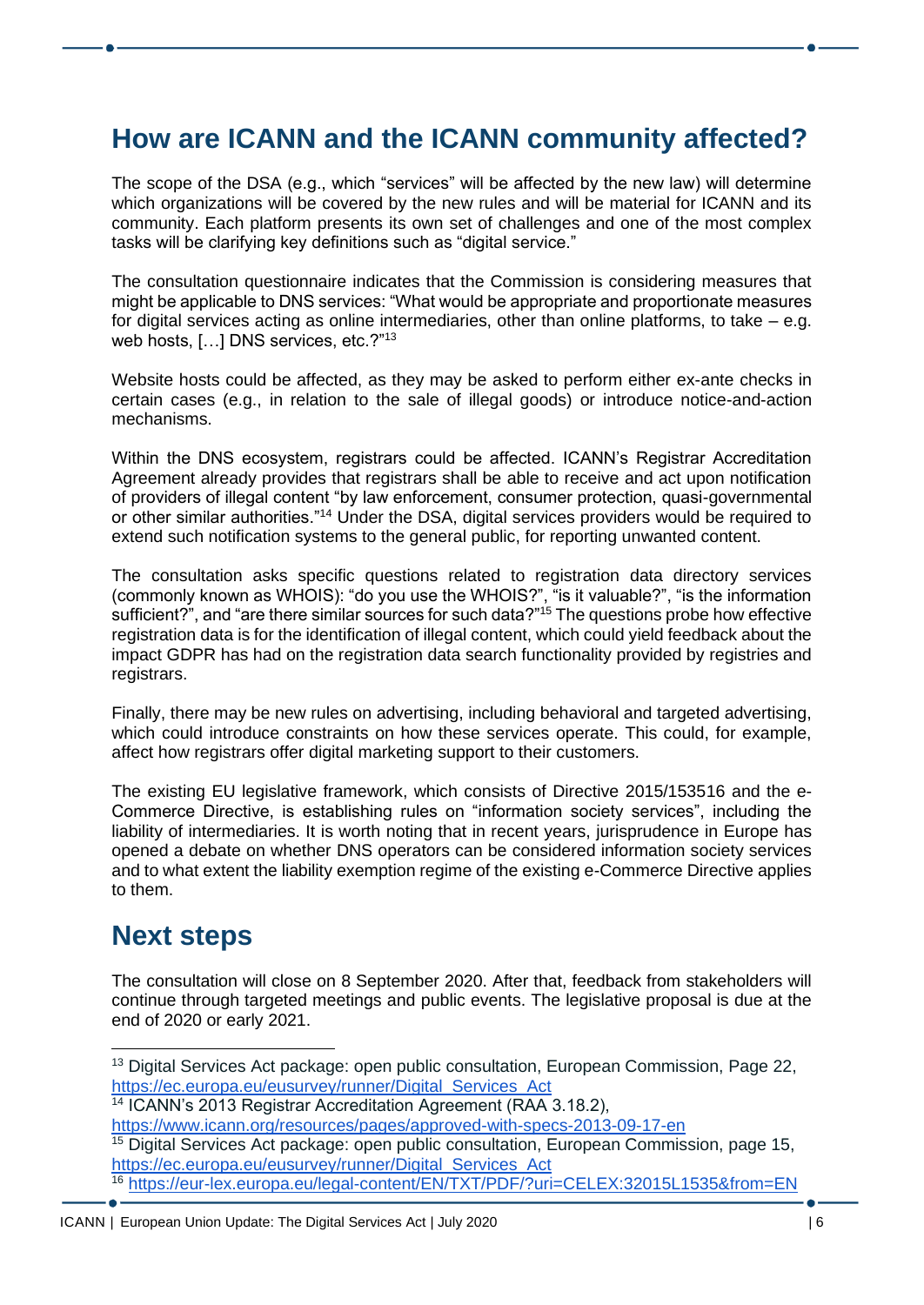The European Parliament is producing its own report on the proposal.<sup>17</sup> The report will not be binding for the European Commission but will serve as an important indication on the position of the Members of the EU Parliament (MEPs). Similarly, the Council (EU Member States) will launch informal discussions to identify common positions or areas of disagreement on key issues.

Once the DSA has been proposed by the European Commission, the European Parliament and Council will separately analyze the text and negotiate a compromise between their respective versions.

The legislative proposal is expected to be controversial and high profile, given that it affects large companies, politically sensitive debates like misinformation or election interference, privacy-related concerns like targeted advertising, and the general trend toward digitization, which increases society's reliance on digital platforms. Similar debates in the United States will inevitably also influence how the EU discussions evolve.

The negotiations on the DSA will likely continue until 2023-2025.

[https://www.europarl.europa.eu/doceo/document/IMCO-PR-648474\\_EN.pdf](https://www.europarl.europa.eu/doceo/document/IMCO-PR-648474_EN.pdf)

<sup>17</sup> European Parliament, 2020/2018 (INL)

In the context of this report, an amendment has been proposed to a paragraph noting the difficulty in identifying companies that sell fake goods online as follows: "Notes that the WHOIS database register has been a critical instrument to allow interested third parties to find bad actors on the internet; calls on the Commission and the European Data Protection Board to find a concrete solution to ensure interested trusted third parties can have a controlled access to it" (European Parliament PE648.474v02-00, amendment 211, [https://www.europarl.europa.eu/RegData/commissions/imco/projet\\_avis/2020/650712/amen](https://www.europarl.europa.eu/RegData/commissions/imco/projet_avis/2020/650712/amendements/IMCO_AM(2020)650712_EN.pdf) [dements/IMCO\\_AM\(2020\)650712\\_EN.pdf\)](https://www.europarl.europa.eu/RegData/commissions/imco/projet_avis/2020/650712/amendements/IMCO_AM(2020)650712_EN.pdf)